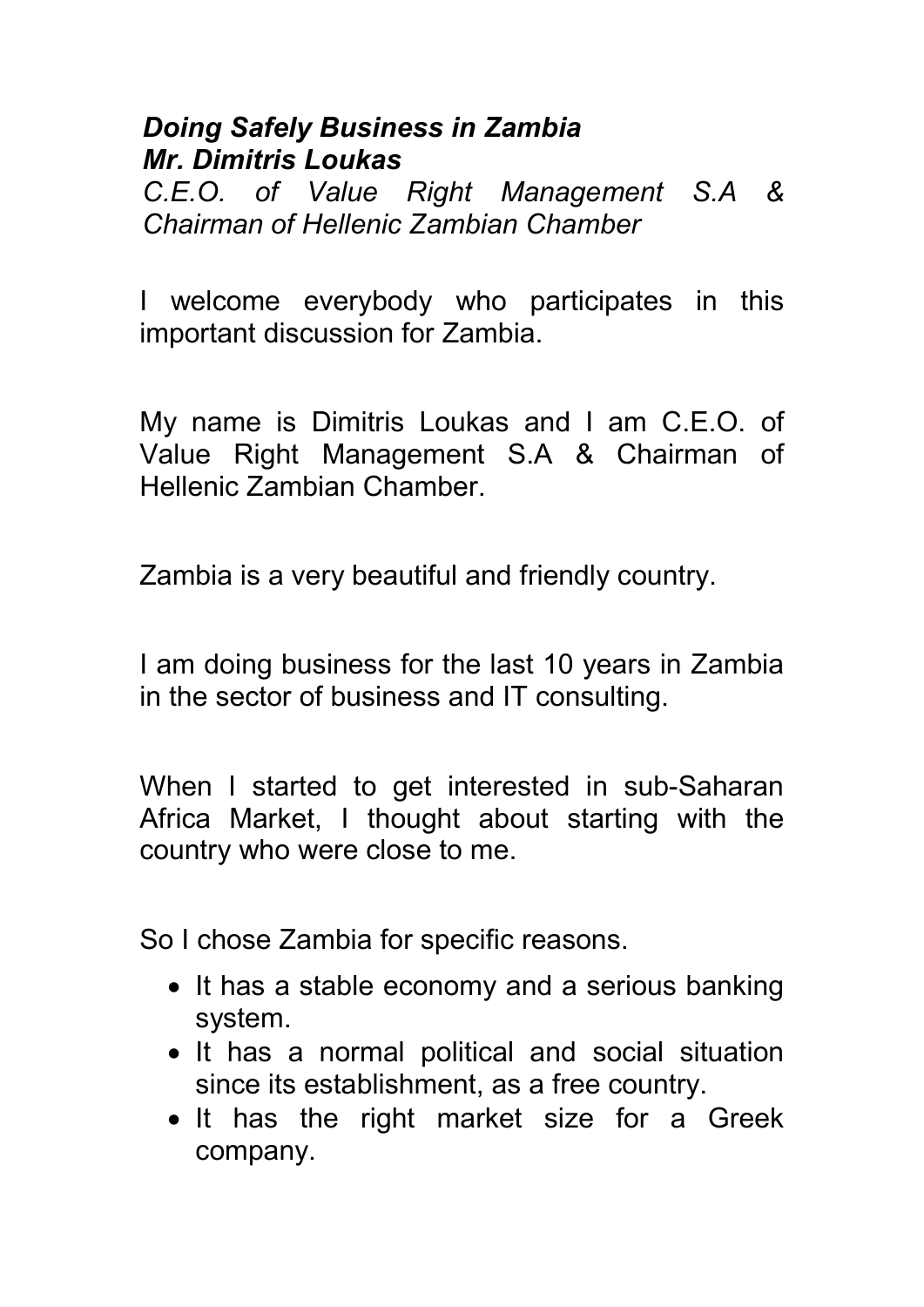- It has a specific tax and legal system without problems.
- Member of comesa.

And many other things who attract a business man, who want to **Doing Safely Business** 

Today, through my personal experience of Zambia, I would say the following:

First of all, we have the Greek companies that are trying to export to Zambia – to make trade

and the Greek companies that want to invest in Zambia.

In both cases there is a need for business planning.

The most important for the business planning is the reliable information.

In any case in Zambia there is the possibility for a company to find all necessary information's that will help in first business steps.

You need to invest time and money in the design.